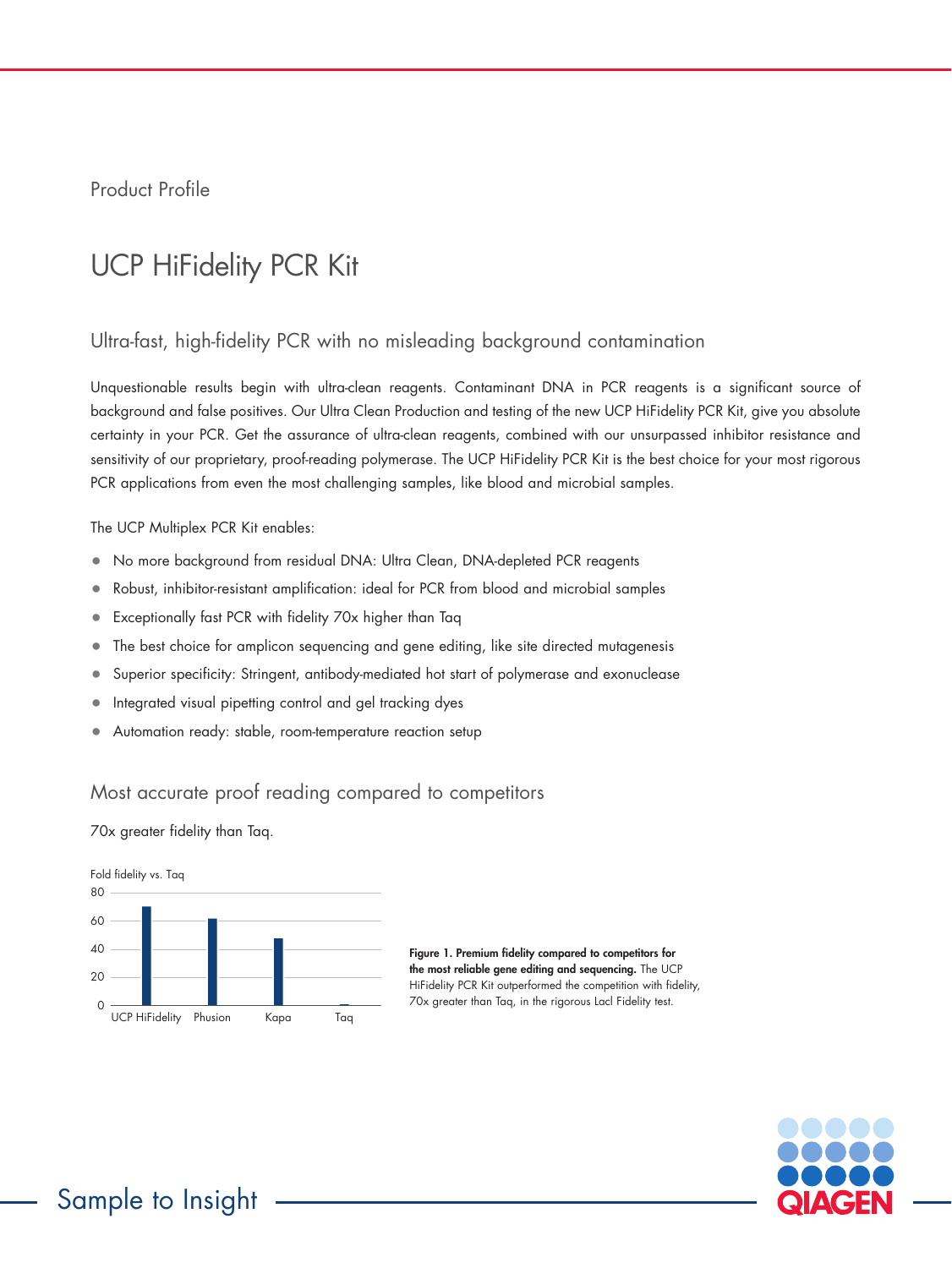#### Unsurpassed reliability and inhibitor resistance compared to competitors

The combination of our highly robust, inhibitor-resistant PCR buffer with our Ultra-Clean reagents ensure reliable results with your challenging samples, including blood and microbial samples.



Figure 2. Superior inhibitor resistance compared to competitors. A 2 kb fragment of human HRPT1 was amplified using the UCP HiFidelity PCR Kit and competitor master mixes, following the recommended protocols and using a 25 µl final reaction volume. Reactions were amplified using 10 ng human gDNA. Parallel reactions were run, with no inhibitor (N.I.), with 25 ng Humic acid (H.A.), 25 µM Heparin (H), 25 ng Bile salt (B.S.) and with a no template control (NTC). Analysis was performed using the QIAXcel. Only the UCP HiFidelity PCR Kit amplified the specific product in the presence of all inhibitors.



Sensitive and specific amplification directly from whole blood

Figure 3. Exceptional inhibitor robustness enabling successful amplification of various targets directly from whole blood. Seven targets, of varying size and composition, were amplified directly from 1uL whole blood with no reaction optimization.

Reliable amplification over a wide range of GC content with no optimization

Simplify your high-fidelity PCR, using the same robust protocol for all of your samples, regardless of GC content.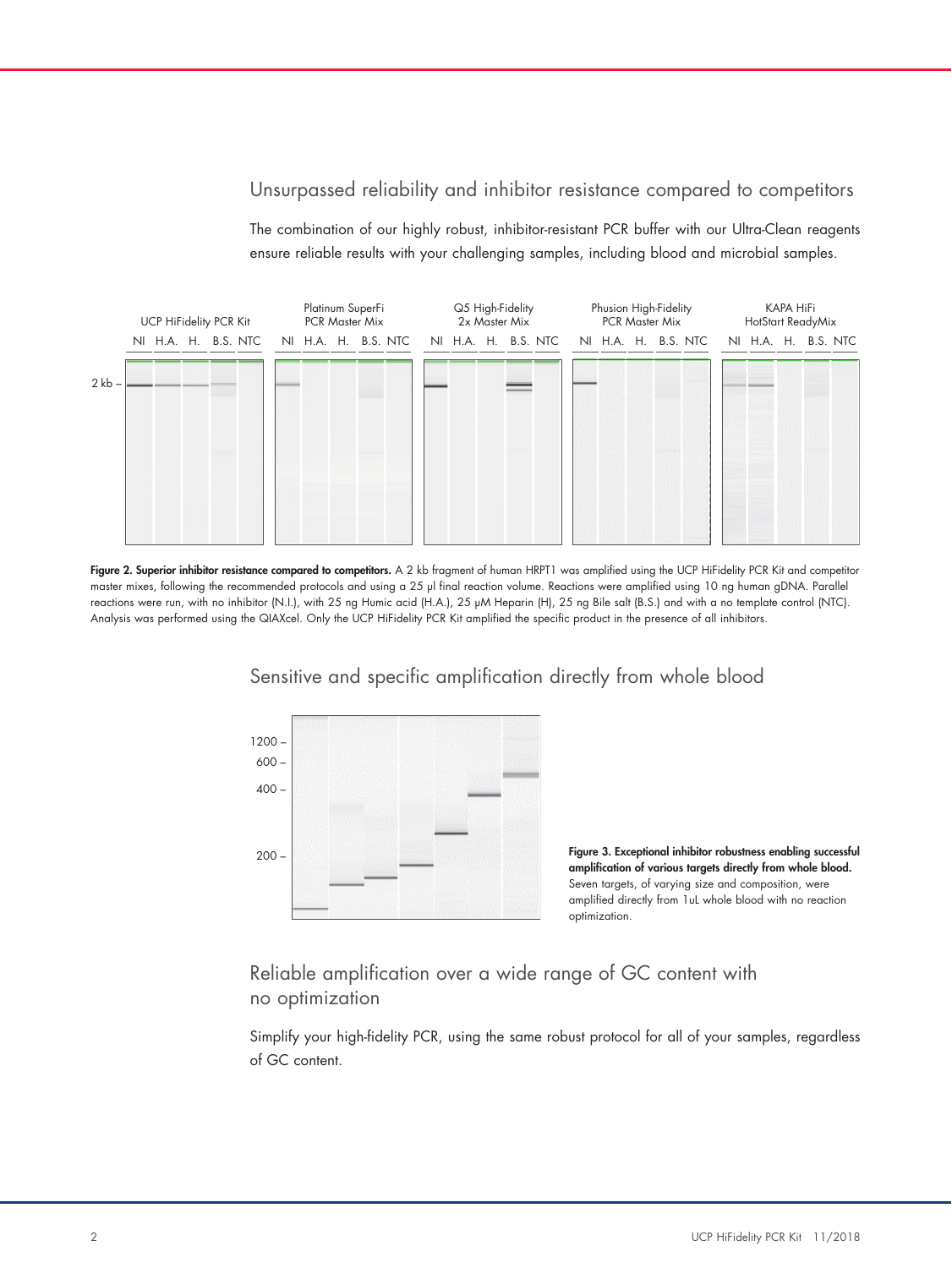| UCP HiFidelity PCR Kit |  |                            |  |        |  | Q5 High-Fidelity 2x Master Mix |  |                            |  |        |  | Phusion High-Fidelity PCR Master Mix |  |                            |  |        |  | KAPA HiFi HotStart ReadyMix |  |                            |  |        |  |
|------------------------|--|----------------------------|--|--------|--|--------------------------------|--|----------------------------|--|--------|--|--------------------------------------|--|----------------------------|--|--------|--|-----------------------------|--|----------------------------|--|--------|--|
| 85% GC                 |  | 65% GC                     |  | 25% GC |  | 85% GC                         |  | 65% GC                     |  | 25% GC |  | 85% GC                               |  | 65% GC                     |  | 25% GC |  | 85% GC                      |  | 65% GC                     |  | 25% GC |  |
|                        |  | 10ng 1ng 10ng 1ng 10ng 1ng |  |        |  |                                |  | 10ng 1ng 10ng 1ng 10ng 1ng |  |        |  |                                      |  | 10ng 1ng 10ng 1ng 10ng 1ng |  |        |  |                             |  | 10ng 1ng 10ng 1ng 10ng 1ng |  |        |  |
|                        |  |                            |  |        |  |                                |  |                            |  |        |  |                                      |  |                            |  |        |  |                             |  |                            |  |        |  |
|                        |  |                            |  |        |  |                                |  |                            |  |        |  |                                      |  |                            |  |        |  |                             |  |                            |  |        |  |
|                        |  |                            |  |        |  |                                |  |                            |  |        |  |                                      |  |                            |  |        |  |                             |  |                            |  |        |  |
|                        |  |                            |  |        |  |                                |  |                            |  |        |  |                                      |  |                            |  |        |  |                             |  |                            |  |        |  |
|                        |  |                            |  |        |  |                                |  |                            |  |        |  |                                      |  |                            |  |        |  |                             |  |                            |  |        |  |
|                        |  |                            |  |        |  |                                |  |                            |  |        |  |                                      |  |                            |  |        |  |                             |  |                            |  |        |  |

Figure 4. Amplify high and low GC-content templates with no protocol or buffer optimization. Templates with high, medium and low GC contents: 85% (MCART), 65% (PROM1) and 25% (PROM-410), were successfully amplified using the same standard protocol and buffer conditions. The UCP HiFidelity PCR Kit prevents amplification bias due to GC content with no optimization required.

### Superior sensitivity in bacterial and fungal detection – ideal for low biomass, microbial samples



Figure 5. The most reliable microbial detection with no background. The UCP HiFidelity PCR Kit gives reliable microbial detection (16S and 18S) with no detectable background contamination.